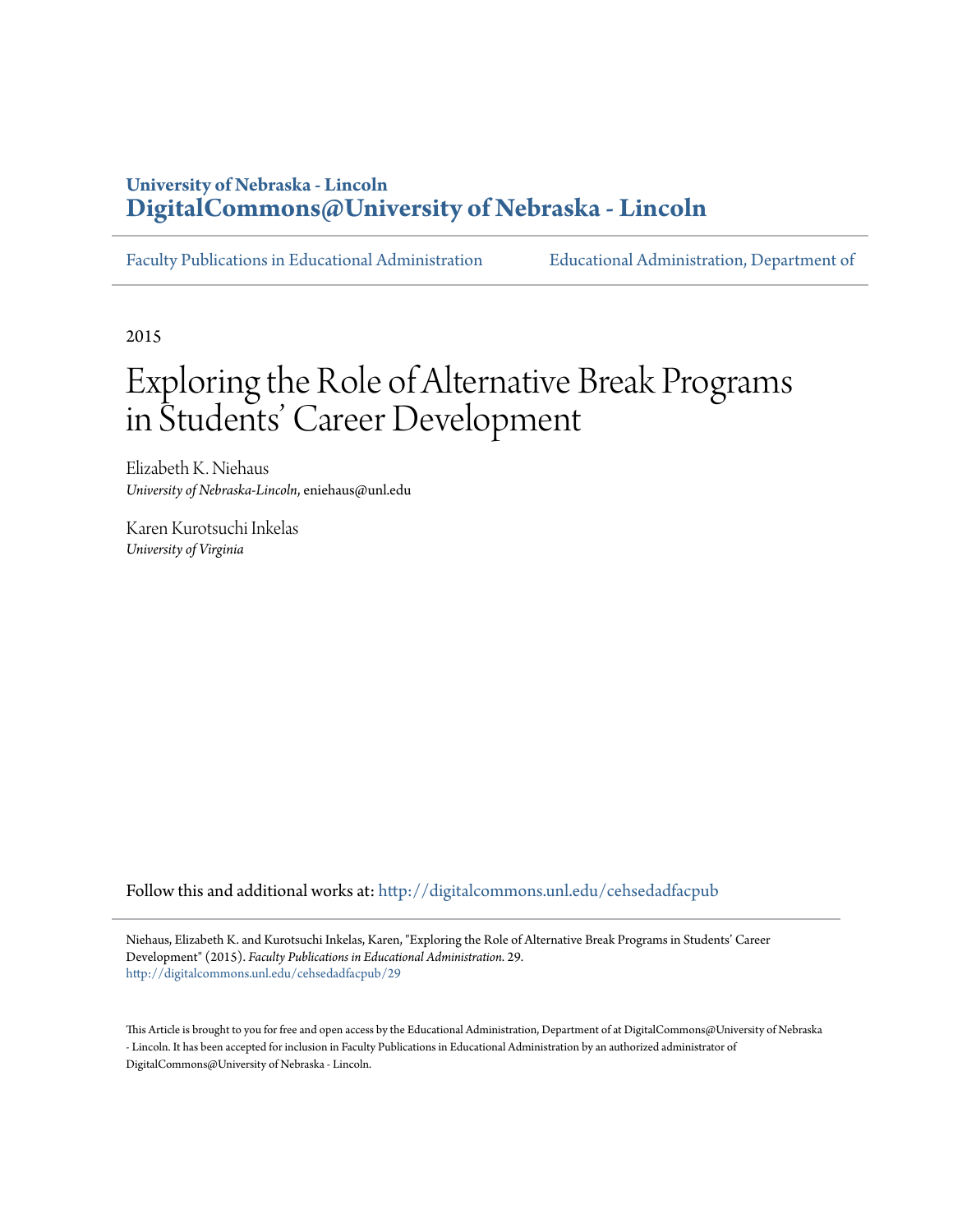

## **Exploring the Role of Alternative Break Programs in Students**' **Career Development**

Elizabeth Niehaus<sup>1</sup> and Karen Kurotsuchi Inkelas<sup>2</sup>

- 1 Assistant Professor, Department of Educational Administration, University of Nebraska–Lincoln
- 2 Associate Professor and Director, Center for the Advanced Study of Teaching and Learning in Higher Education, The University of Virginia

*Corresponding author* — Elizabeth Niehaus, Department of Educational Administration, University of Nebraska-Lincoln, 1400 R Street, Lincoln, NE 68588; email eniehaus@unl.edu

#### **Abstract**

Higher education institutions play a key role in helping to shape students' interests and career plans; as such, student affairs practitioners should understand how the co-curricular environments in their domain contribute to students' career development. The purpose of this study is to explore how one specific co-curricular experience, participation in an Alternative Break (AB) program, may influence students' career plans.

College is a time of exploration for many students as they seek to develop a sense of who they are, where their skills and interests lie, and what they plan to do with their lives. According to the Higher Education Research Institute's annual College Senior Survey, just over half of all students change their major and/or career interests between their first and senior year (Higher Education Research Institute [HERI], 2013). As Baxter Magolda (2003) argued, higher education plays a key role in helping to shape students' interests and career plans; as such, student affairs practitioners should understand how the co-curricular environments in their domain play a role in students' career development.

One of the theoretical frameworks that can help practitioners think about the role of cocurricular experiences in career development is Lent, Brown, and Hackett's (1994) social cognitive career theory (SCCT). SCCT posits that learning experiences shape individuals' self-efficacy and outcome expectations in a particular area, which in turn influence their interest in that area. As Lent and Brown (1996) described, "emergent interest, self-efficacy, and positive outcome expectations in relation to a particular activity…promote goals for further activity exposure" (pp. 313–314). The more people feel a high sense of self-efficacy and expect positive outcomes from a particular activity, the more they are likely to choose to engage in said activity, reinforcing their sense of efficacy, outcome expectation, interest, and goals.

Research using SCCT has validated the theory that learning experiences are the cornerstone of this process, yet there is little research on how specific experiences facilitate career development (Schaub & Tokar, 2005). Although SCCT is a robust theory that could help student affairs practitioners better understand how co-curricular experiences influence students' career development, few (if any) studies published in student affairs journals have explored co-curricular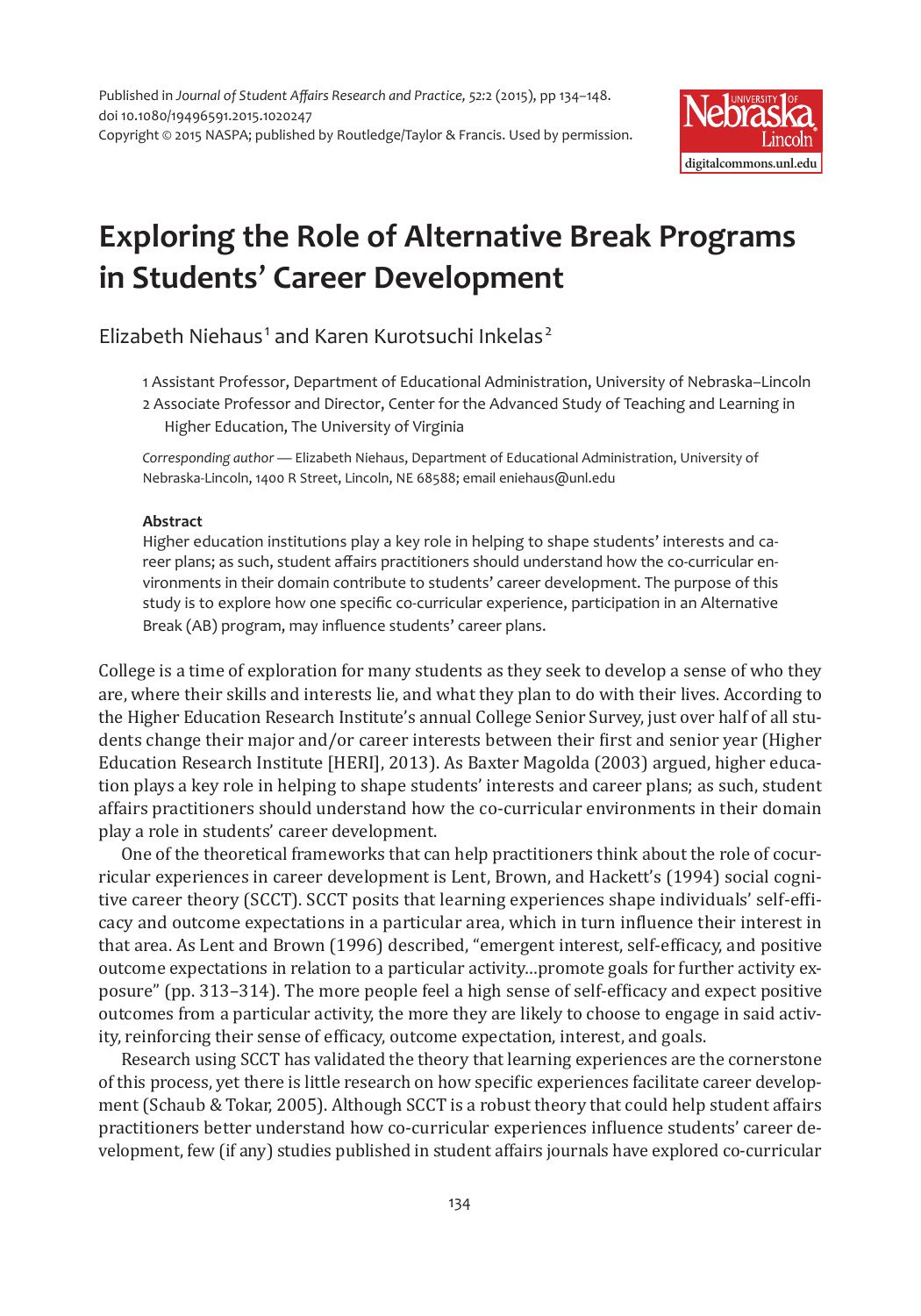experiences through this lens. An understanding of the role of co-curricular experiences in career development could help practitioners better facilitate positive career decisions. The purpose of this study is to explore how one specific co-curricular experience, participation in an Alternative Break (AB), may influence students' career plans.

#### **Review of the Literature**

ABs are opportunities for small groups of students to travel to a different city, state, or country to participate in a service-learning project during their academic break. Within one institution, students may have multiple AB options. Students may travel to Georgia to build houses with Habitat for Humanity, to New York to prepare meals for people living with HIV/AIDS, or to Bolivia to build an orphanage.

The literature on community service and service-learning broadly has identified a number of ways these experiences may influence students' career plans. Astin and Sax (1998) found that participating in community service and service-learning experiences was a positive predictor of students' plans to work for a non-profit organization, and Vogelgesang and Astin (2000) found that the strongest outcome of service participation was choosing a service-related career, independent of freshman year career choice. In their work on outcomes of service-learning experiences, Eyler and Giles (1999) found that service-learning was positively associated with wanting to have a career helping others and that individual program characteristics may lead to positive outcomes, including placement quality, connection between service work and academic content, reflection (both discussion and writing), community voice, and the opportunity for students to interact with people different from themselves.

A few studies on ABs, a specific manifestation of service-learning, have identified their potential to influence students' career plans. Ivory (1997) found that participants reported experiencing a number of challenges post-trip, including questioning of major and career choices. McElhaney (1998) similarly found that students in ABs reported broadening educational and career goals; for example, a pre-law student came to see the power of a lawyer working in a nonprofit organization and an architecture student saw how urban planning could benefit the community. In a case study of four short-term immersion programs, including three ABs, Jones et al. (2012) found that students reported exploring new majors or courses in which they could learn more about the issues they had come to care about, and changing career plans accordingly.

Despite the potential for ABs to influence students' career plans, the research on ABs consists mostly of single-program and/or single-institution case studies, limiting its generalizability. Although the qualitative nature of the existing literature provides insight into the experiences of students who participate in ABs, it provides little guidance for practitioners looking to create ABs that will influence students' careers. As the purposes of these studies were not explicitly focused on career development, they also lack a theoretical framework for understanding the role of ABs in career development.

#### **Theoretical Framework**

SCCT (Lent et al., 1994) provides a theoretical lens through which to view the role of cocurricular experiences, such as ABs, in career development. Lent and Brown (1996) described:

Children and adolescents' environments expose them, directly and vicariously, to a variety of activities (such as crafts, sports, music, and mechanical tasks) that have potential career relevance… Through continued activity practice and feedback, children and adolescents refine their skills,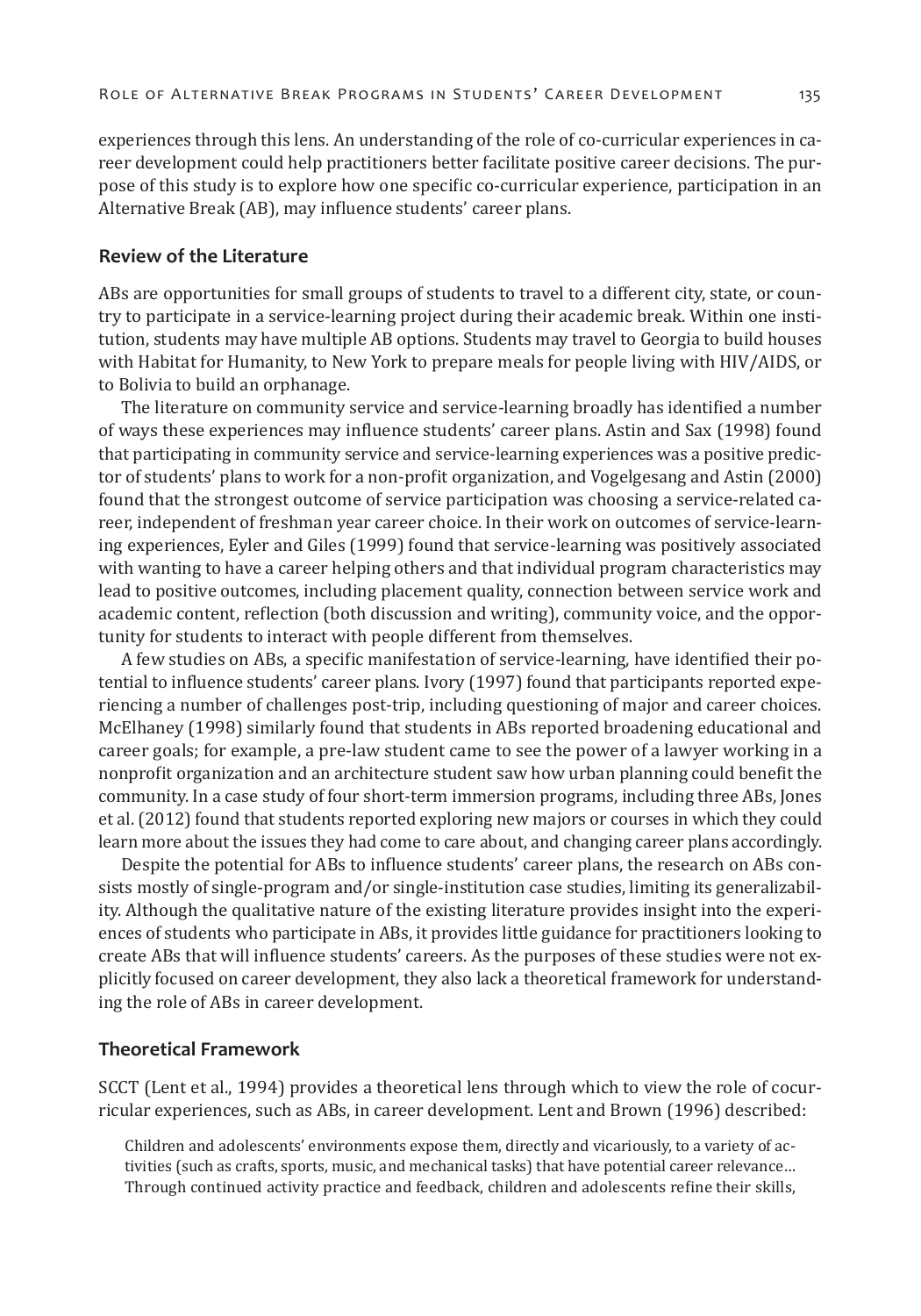develop personal performance standards, form a sense of their efficacy for particular tasks, and acquire certain expectations about the outcomes of their performance. (p. 313)

The sense of efficacy gained and the outcome expectations developed from learning experiences then influence individuals' interests, goals, and actions.

SCCT is based in Bandura's (1982) theories of human agency and self-efficacy. Although these theories focus on individual agency in career development, they also recognize the role of contextual factors and individual characteristics in shaping experiences and decisions. Bandura (1982) described four sources of efficacy—performance accomplishment, vicarious learning, physiological and effective states, and verbal persuasion—all of which are relevant to how experiences influence career development. From participating in an AB involving volunteering in a legal aid clinic during an AB, students may find that they understand legal concepts (performance accomplishment), learn about jobs working in legal aid (vicarious learning), enjoy helping others (psychological and effective states), and receive encouragement from staff at the clinic to pursue law school (verbal persuasion).

#### **Purpose and Research Questions**

SCCT provides a lens through which to view the role of co-curricular experiences, such as ABs, in students' career development, but no large-scale studies have examined the influence of ABs on students' career plans. Few studies on ABs have identified the specific program features that may contribute to student outcomes, including career development. This study sought to answer two research questions:

- 1. How frequently and in what ways do participants in ABs report that their AB experience influenced their career plans? and
- 2. What specific program features contribute to students' reports of an influence on their career plans?

#### **Methods**

Data for this study came from the National Survey of Alternative Breaks (NSAB), an online survey of over 2,000 students from 97 colleges and universities who participated in ABs during the spring of 2011. Sampling for this study occurred at two levels—the institution level and the student level. At the institution level, staff at Break Away, a national organization that works with member campuses to promote high-quality AB experiences on college campuses, provided a list of institutions with ABs, along with contact information for a staff person involved in the AB. From this list, a stratified random sample of 100 institutions was selected based on institution size, control, and Break Away membership, to insure a broad representation of different types of institution in the sample. Due to the relatively small number of students who participate in ABs at each institution, all AB participants at these institutions were invited to participate. The overall response rate was approximately 35%. Data for each institution were obtained from the Integrated Postsecondary Education Data System.

The NSAB included questions on students' background and prior experiences, specific experiences during their 2011 AB (e.g., the extent to which they engaged in meaningful service, the frequency with which they engaged in reflection, etc.), and the extent to which they felt that their AB experience influenced their lives in a number of ways, including through their career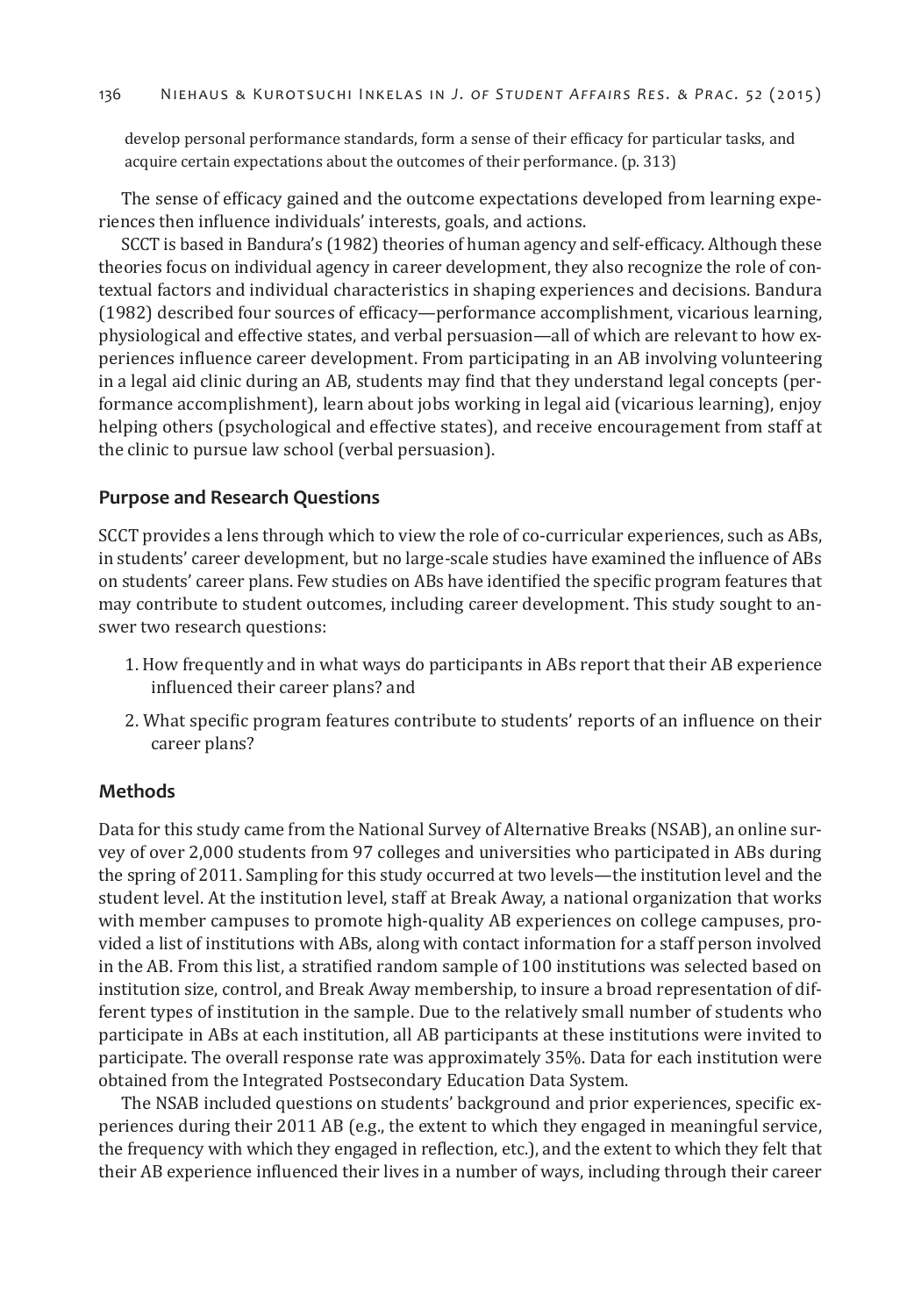|               |                           | n    | %     |
|---------------|---------------------------|------|-------|
| Class Level   | First Year                | 299  | 19.8% |
|               | Sophomore                 | 446  | 29.5% |
|               | Junior                    | 406  | 26.9% |
|               | Senior                    | 304  | 20.1% |
|               | Graduate Student or Other | 57   | 3.8%  |
| Gender        | Female                    | 1199 | 79.3% |
|               | Male                      | 313  | 20.7% |
| Race          | African American          | 77   | 5.1%  |
|               | Asian/Pacific Islander    | 113  | 7.5%  |
|               | Hispanic                  | 67   | 4.4%  |
|               | Multiracial               | 101  | 6.7%  |
|               | Other Race                | 24   | 1.6%  |
|               | White                     | 1130 | 74.7% |
| Trip Location | International             | 259  | 17.1% |
|               | Domestic                  | 1253 | 82.9% |

**Table 1.** Analytic Sample Demographics

plans. The survey was developed based on a review of the existing literature on ABs and the related fields of study abroad and service-learning. Content and survey methodology experts reviewed the survey instrument, which was piloted with a small group of students who participated in AB programs in January of 2011. See Niehaus (2012) for more detail on survey development and data collection.

The analytic sample for this study was 1,512 students who had complete data for the variables of interest (described as follows). The original and analytic samples were compared on key variables to ensure that there were no systematic differences between the two groups. The only significant difference was in the trip location: the small number of students who participated in local AB trips (in the same general area as the college or university they attend) all had missing data and were excluded from the analysis. Basic demographics for the analytic sample are provided in Table 1.

#### *Conceptual Framework*

Although SCCT provides the broad theoretical framework for understanding the role of ABs in students' career development, as noted previously, few studies using SCCT have unpacked the ways that particular experiences contribute to career development. In order to examine how a specific experience (i.e. ABs) facilitates career development, this study employed Astin's (1991) inputs–environments–outcomes (IEO) model to guide the analysis.

**Outcome.** The outcome of interest for this study was the extent to which students reported that their AB experience influenced their career plans on a scale of 0 to 4, with 0 being not at all and 4 being a great deal. All respondents answering something other than not at all were asked to indicate the extent to which they agreed with three statements: My 2011 Alternative Spring Break experience made me want to (a) change career plans completely; (b) stay with the same general career plans but alter them in some way to focus on helping others; and (c)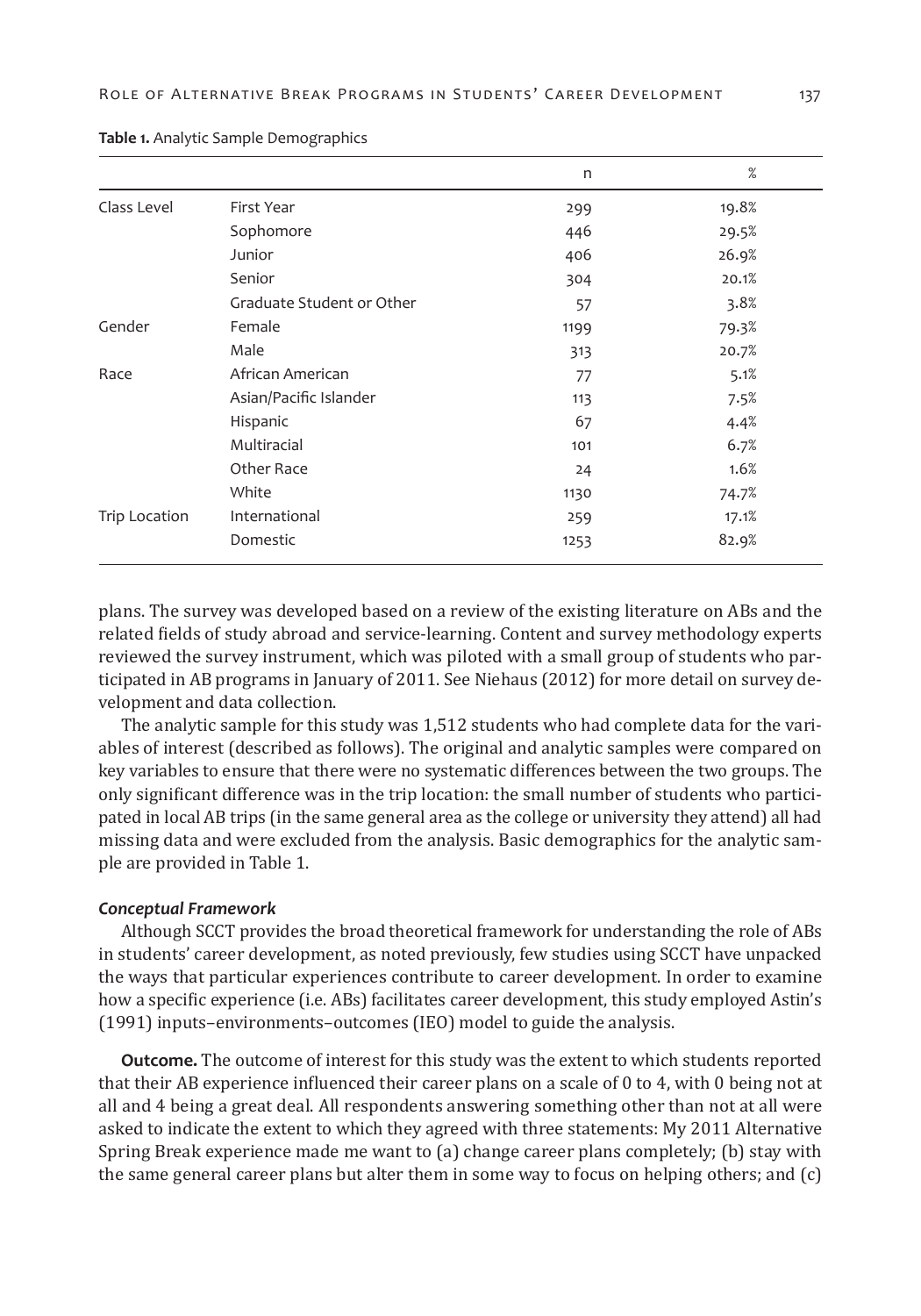take time off after college (or graduate school) to participate in a volunteer program such as the Peace Corps, Americorps, Teach for America, or Doctors without Borders. These students were also asked to write in any additional ways in which their AB influenced their career plans.

**Distal environments.** The environments for this study were separated into two blocks distal (or between-institution) environments and proximal (or program) environments (Astin, 1991). Distal environments, including institution type, size, and control, were important to include in the model, following Cruce and Moore's (2007) finding that institutional factors were significant predictors of students' plans to volunteer. Cruce and Moore also hypothesized that students at institutions that demonstrated a consistent commitment to community service were more likely to volunteer; as such, the institution's commitment to ABs was added as a distal environment.

**Proximal environments.** Prior literature on ABs, international and domestic service-learning, and study abroad guided the selection of specific proximal environments of interest. Where appropriate, multi-item scales were developed using exploratory principle components analysis. A complete description of the variables, survey items, and scale reliabilities (where applicable) is provided in Table 2.

The first proximal environment of interest, placement quality, is a key component of servicelearning and ABs, and includes the extent to which the program involves direct service, opportunities to work with community members, and the inclusion of community members in planning and execution (Eyler & Giles, 1999; Kiely, 2005; Rhoads & Neururer, 1998). Engagement with diversity, through interactions with the host community, staff, or other students, is also an important aspect of students' AB experiences and is related to perspective transformation in service-learning (Eyler & Giles, 1999; Jones et al., 2012). Interpersonal interactions can also be an importance source of vicarious learning and verbal persuasion—research has demonstrated the importance of role models and relationships with others in career decision making (BarNir, Watson, & Hutchins, 2011; Brown, 2004).

In addition to the importance of role models, experiences that provide new perspective are important in the career decision-making process (Brown, 2004). ABs often provide these new perspectives through connecting the service experience to broader social issues (Jones et al., 2012), which Eyler and Giles (1999) found to be a significant predictor of perspective transformation and citizenship outcomes. Students are often able to make these connections through reflection, which is perhaps the most often cited characteristic of quality service-learning or ABs (Eyler & Giles, 1999; Jones & Abes, 2004; Kiely, 2005) and may promote postgraduate career decision making (Brown, 2004).

Brown (2004) also found that challenging experiences were key in students' career decision-making process. Other studies have pointed to the importance of the intensity of an AB experience in facilitating learning, including the idea of "getting out of the bubble" (Jones et al., 2012), 24/7 immersion (Kiely, 2005), greater numbers of actual service hours (Cook, 2004), and the level of cultural difference between students and the host community (Malewski & Phillion, 2009).

Finally, what happens before and after the AB is also important in facilitating students' learning. Studies have shown that students must receive proper training and preparation for the trip (e.g., learning about the history and the culture of the place they will be travelling; Elble, 2009). When students return, they often face difficulties readjusting to life at home (e.g., feeling like friends and family cannot understand what they experienced during their AB; Ivory,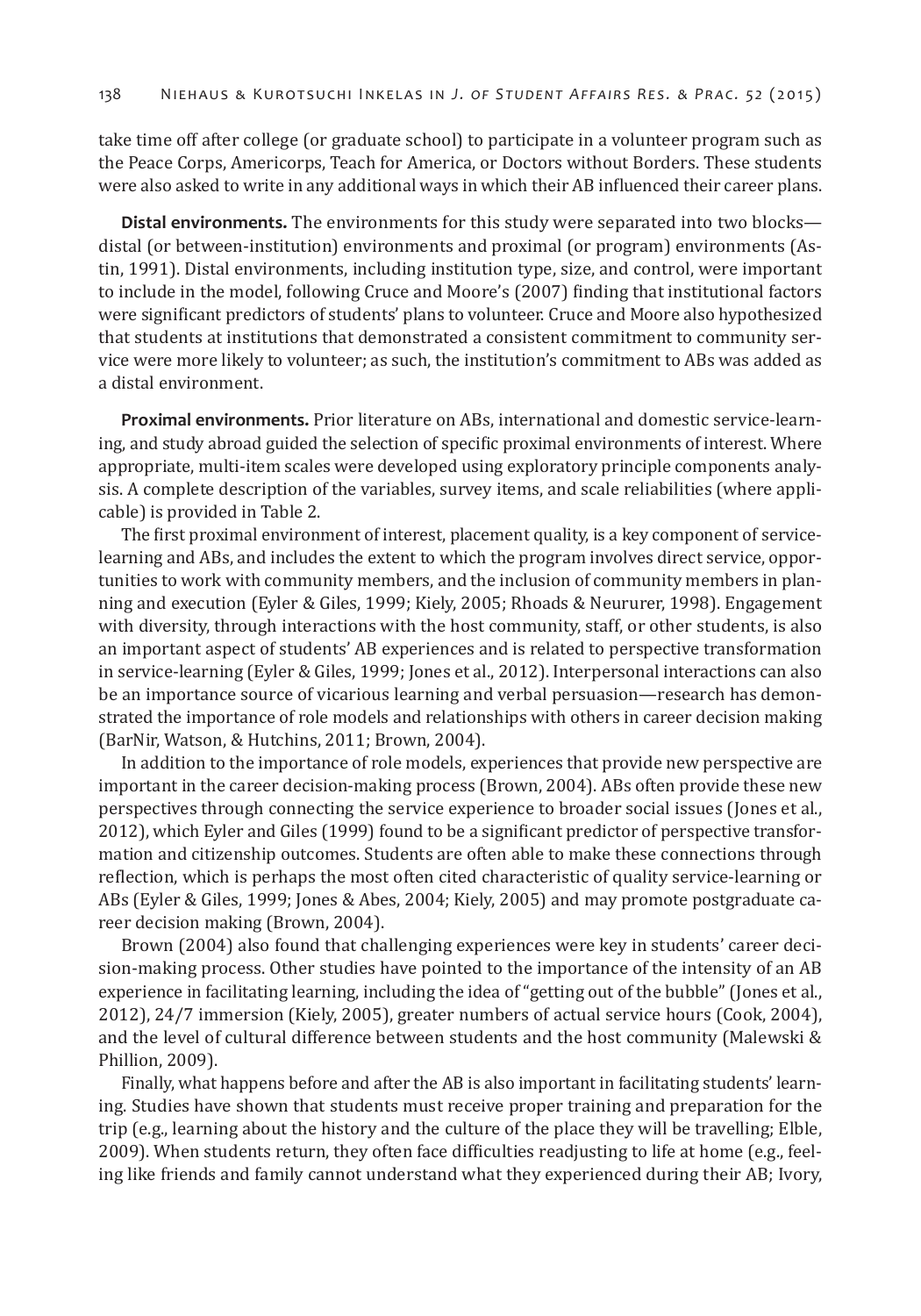| <b>Table 2.</b> Description of Variables |                                                     |                                                                                                               |
|------------------------------------------|-----------------------------------------------------|---------------------------------------------------------------------------------------------------------------|
| Construct                                | ariable                                             | Description                                                                                                   |
| Inputs                                   |                                                     |                                                                                                               |
| Class Level                              | same                                                | First year, sophomore, junior, senior, graduate student                                                       |
| Prior Experience                         | Prior AB Experience                                 | Yes or No                                                                                                     |
|                                          | Prior Community Service<br>Experience (College)     | How often students reported engaging in community service during high school and college                      |
|                                          | Experience (High School)<br>Prior Community Service |                                                                                                               |
|                                          | Prior Study Abroad                                  | Yes or No                                                                                                     |
|                                          | Prior Travel Abroad                                 | Number of countries students reported travelling to outside of the U.S.                                       |
| Gender                                   | same                                                | Male or Female                                                                                                |
| Race                                     | African American                                    | Five dummy-coded variables with "White" as the referent group                                                 |
|                                          | Asian American                                      |                                                                                                               |
|                                          | <b>Hispanic</b>                                     |                                                                                                               |
|                                          | Multiracial                                         |                                                                                                               |
|                                          | Other Race                                          |                                                                                                               |
| Distal Env.                              |                                                     |                                                                                                               |
| Institution Type                         | Associate                                           | Basic Carnegie Classification; three dummy-coded variables with "Doctoral/Research" as the referent<br>dno.la |
|                                          | <b>Baccalaureate</b>                                |                                                                                                               |
|                                          | Masters                                             |                                                                                                               |
| Size                                     | under 1000 students                                 | Four dummy-coded variables with "over 20,000 students" as the referent group                                  |
|                                          | 000-4999 students                                   |                                                                                                               |
|                                          | 5000-99999 students                                 |                                                                                                               |
|                                          | 0,000-19,999 students                               |                                                                                                               |
| Control                                  | Private/religious                                   | Two dummy-coded variables with "Public" as the referent group                                                 |
|                                          | Private/non-religious                               |                                                                                                               |
|                                          |                                                     | (continued)                                                                                                   |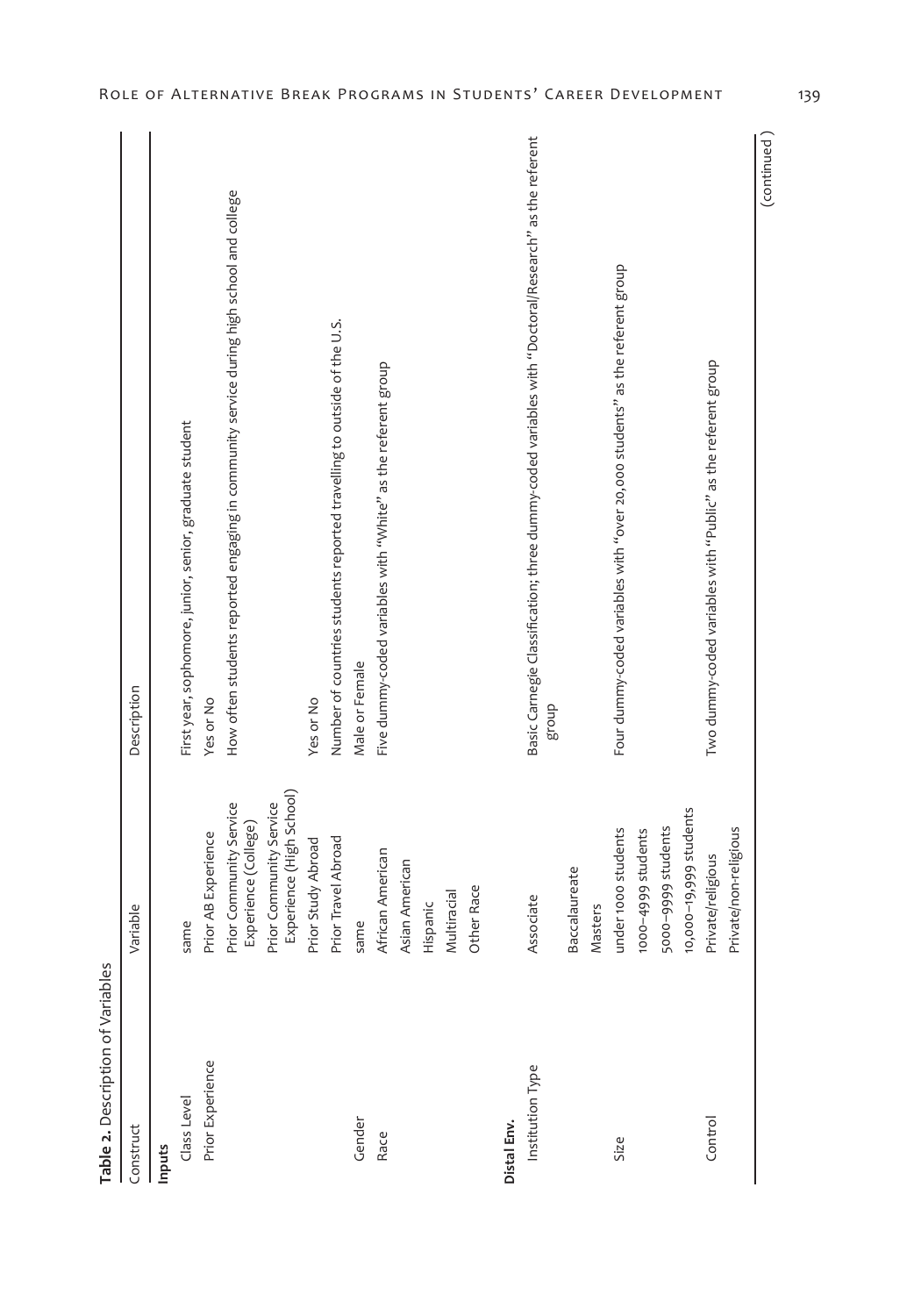| ı |
|---|
|   |
|   |
|   |
|   |

| Table 2. (Continued)                                     |                                                                                                                                                                          |                                                                                                                                                                                                                                                                                                                                                                                                                                                                                                                                                                                                                                                                            |
|----------------------------------------------------------|--------------------------------------------------------------------------------------------------------------------------------------------------------------------------|----------------------------------------------------------------------------------------------------------------------------------------------------------------------------------------------------------------------------------------------------------------------------------------------------------------------------------------------------------------------------------------------------------------------------------------------------------------------------------------------------------------------------------------------------------------------------------------------------------------------------------------------------------------------------|
| Construct                                                | Variable                                                                                                                                                                 | Description                                                                                                                                                                                                                                                                                                                                                                                                                                                                                                                                                                                                                                                                |
| Break Away Membership Current Member<br>AB Participation | Former Member<br>Same                                                                                                                                                    | Two dummy-coded variables with "Non-Member" as the referent group<br>Total number of students participating in AB trips at the institution                                                                                                                                                                                                                                                                                                                                                                                                                                                                                                                                 |
| Placement Quality<br>Proximal Env.                       | Community Engagement                                                                                                                                                     | students were able to develop relationships with members of the community,<br>Five-item scale (alpha = 0.875) reflecting the extent to which:<br>• students worked directly with members of the community,<br>the community was involved in the design of the project,                                                                                                                                                                                                                                                                                                                                                                                                     |
|                                                          | Service Engagement                                                                                                                                                       | Six-item scale (alpha = 0.806) reflecting the extent to which students felt that they<br>students felt that they were meeting community-identified needs.<br>• the community was involved in the execution of the project, and<br>. were active participants rather than observers,<br>· had important levels of responsibility,<br>· were making positive contributions,                                                                                                                                                                                                                                                                                                  |
|                                                          | Emotional Challenge<br>Physical Challenge                                                                                                                                | The extent to which students felt that they were emotionally challenged by their experience<br>The extent to which students felt that they were physically challenged by their experience<br>received input from on-site supervisors, and<br>• were appreciated by on-site supervisors.<br>· engaged in a variety of tasks,                                                                                                                                                                                                                                                                                                                                                |
| Engagement with the "Other"                              | Community Interaction<br>Community Difference<br>Community Learning<br>Staff Learning<br>Student Difference<br>Student Learning<br>Staff Interaction<br>Staff Difference | The extent to which students felt that other students on the trip were different from themselves<br>The extent to which students felt that community members were different from themselves<br>The extent to which students felt that host site staff were different from themselves<br>The frequency with which students reported interacting with community members<br>The amount that students reported learning from other students on the trip<br>The frequency with which students reported interacting with host site staff<br>The amount that students reported learning from community members<br>The amount that students reported learning from host site staff |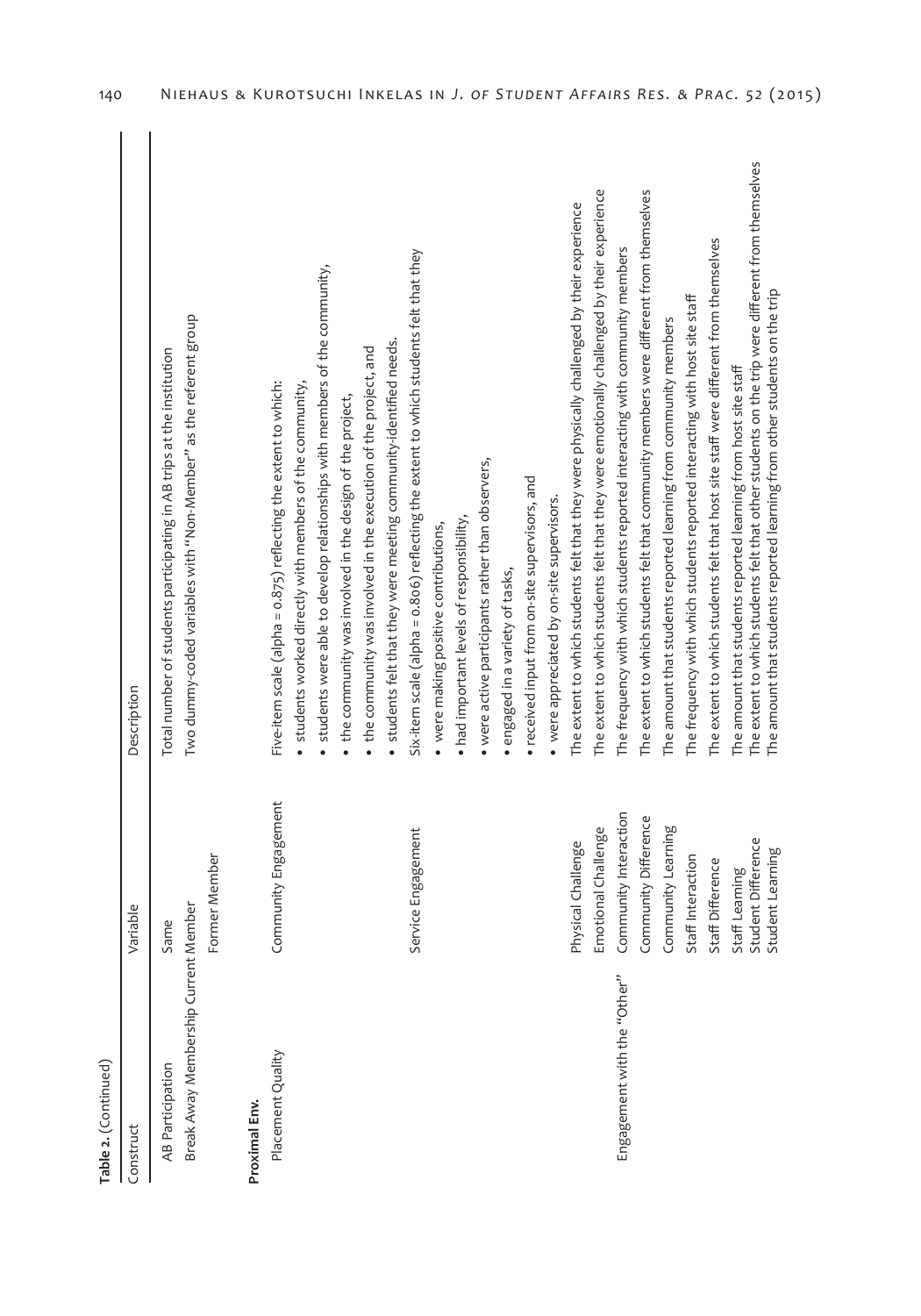| Connection to Social Issues | Social Issues                                        | were able to connect what they learned in their AB experience to other things they have learned<br>were able to come to a greater understanding of the region where their trip took place, and<br>• were able to see the larger context of the social issue addressed by their AB experience,<br>Five-item scale (alpha = 0.844) reflecting the extent to which students agreed that they:<br>were able to connect real people to that social issue,<br>came to a greater understanding of that social issue,<br>outside of the classroom.                                                                                          |
|-----------------------------|------------------------------------------------------|-------------------------------------------------------------------------------------------------------------------------------------------------------------------------------------------------------------------------------------------------------------------------------------------------------------------------------------------------------------------------------------------------------------------------------------------------------------------------------------------------------------------------------------------------------------------------------------------------------------------------------------|
| Reflection                  | Reflection                                           | reflecting on their experiences, discussed the impact of their service work with other students<br>Four-item scale (alpha = 0.822) reflecting the frequency with which students spent time as a group<br>or student trip leaders, or engaged in other activities as a group that helped them reflect on<br>their experiences.                                                                                                                                                                                                                                                                                                       |
|                             | Journaling                                           | How frequently students wrote in an individual journal                                                                                                                                                                                                                                                                                                                                                                                                                                                                                                                                                                              |
| Program Intensity           | Emotional Intensity                                  | Four-item scale (alpha = 0.760) reflecting the extent to which students agreed that they experienced<br>something totally new, and it caused them to re-examine their beliefs about the root causes of<br>strong emotions, their AB trip was an intense experience, it allowed them to experience<br>social issues.                                                                                                                                                                                                                                                                                                                 |
|                             | Service Hours                                        | The average number of hours students engaged in service each day of the AB experience.                                                                                                                                                                                                                                                                                                                                                                                                                                                                                                                                              |
|                             | Location Similarity                                  | The extent to which students felt that the location of their trip was similar to places they had been<br>before                                                                                                                                                                                                                                                                                                                                                                                                                                                                                                                     |
| Orientation and Training    | Comprehensiveness of the                             | The total number of activities in which students reported engaging prior to their trip (out of 7<br>possible                                                                                                                                                                                                                                                                                                                                                                                                                                                                                                                        |
|                             | orientation experience                               | travelled to; receive training in skills that would be necessary for the project they would work<br>they were working during their AB trip; learn about the history or culture of the location they<br>on; learn about the social issue being addressed by their trip; discuss culture shock or cross-<br>choices), including: learn about the mission and objectives of the organization with whom<br>cultural communication skills                                                                                                                                                                                                |
| Post-Trip Reorientation     | reorientation experience<br>Comprehensiveness of the | choices), including: discuss their experiences with the other students on the trip, other students<br>encouraged to find ways to engage in future community service or service-learning activities, or<br>to find other ways to build on their AB experience, either by some affiliated or unaffiliated with<br>were not part of the AB; or having been provided with information on reverse culture shock or<br>The total number of activities in which students reported engaging after their trip (out of 8 possible<br>from their college or university who went on different trips, or others on their campus who<br>their AB. |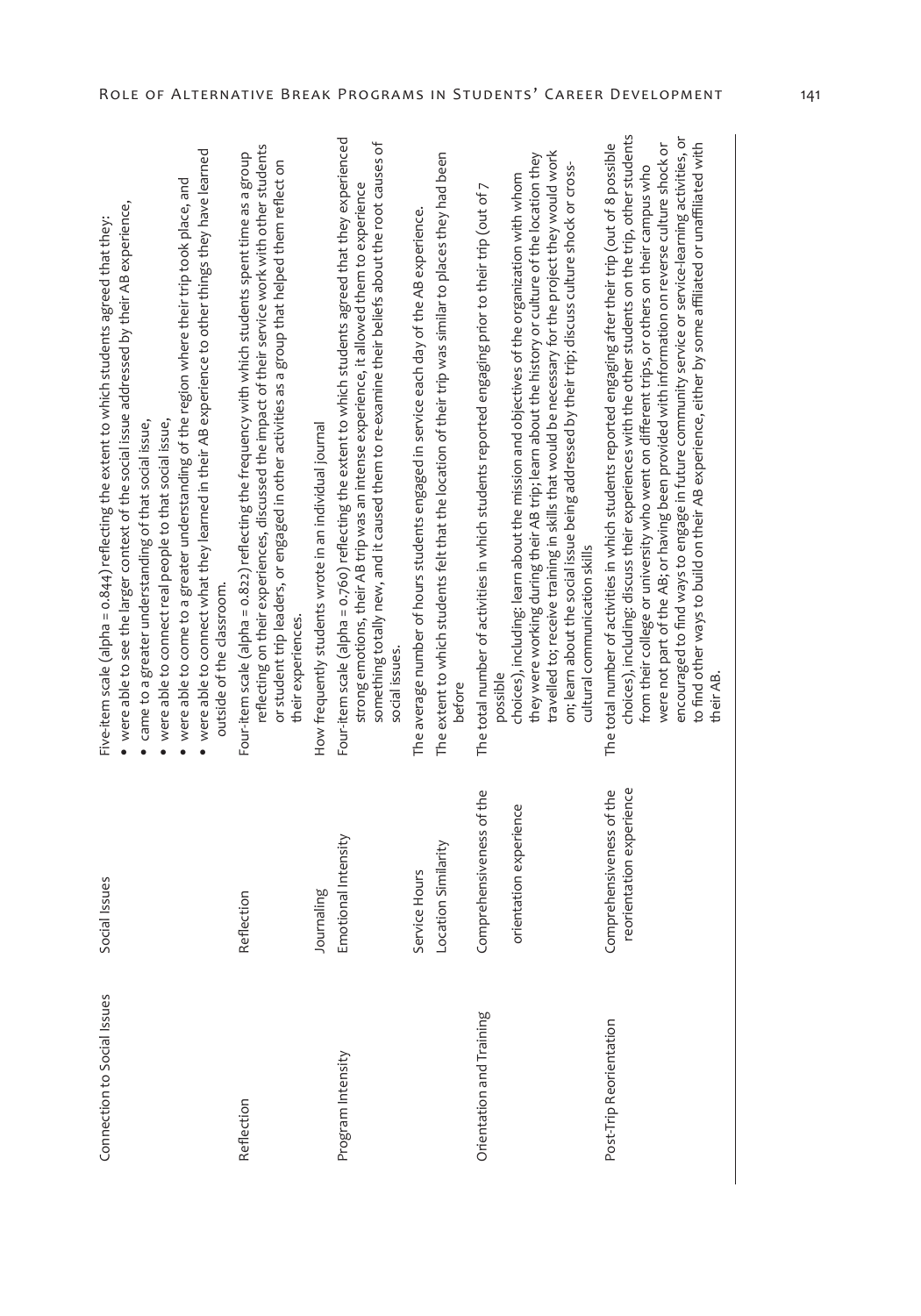1997; Jones et al., 2012); reorientation sessions after study abroad experiences may be related to less severe reverse culture shock (Casteen, 2006).

**Inputs.** Studies using SCCT have identified race and gender as status markers that influence the learning experiences to which individuals are exposed (Lent & Brown, 1996). Prior learning experience play a role in SCCT, as the experience, efficacy, outcome expectation, interest, goals, and behavior and experience loop is iterative—experiences continue to build on one another. As such, it is not surprising that prior experience with community service and service-learning may influence whether or not students volunteer in college (Astin & Sax, 1998), and a variety of studies have shown that those students with prior experiences show less growth from study abroad or international service-learning programs than students who have never participated in such activities (e.g. Casteen, 2006; Cook, 2004; Marmon, 2007). As career interests tend to stabilize over time (Lent & Brown, 1996), class level was also included in the analysis.

#### *Data Analysis*

To determine the frequency and ways in which participants report that their AB influenced their career plans, descriptive statistics for the outcome measure and the follow-up questions were calculated. Additionally, 434 responses to the open-ended question were coded in NVivo 9; codes were then grouped in order to identify common themes in students' explanations of the influence on their career plans.

Hierarchical Linear Modeling (HLM) was used to identify the features of ABs that contribute to reports of the influence of students' AB on their career plans. Studies using the IEO framework analyze data using hierarchical linear regression, blocking input and environmental variables and comparing each block using the change in the variance accounted for in the model, ΔR2. Regression analysis is limited when dealing with nested data, which violates the assumption of independence of observations in linear regression (Raudenbush & Bryk, 2002). ABs are organized in specific trips, or programs—a group of students all travelling together to the same location and participating in the same service project. Within any university, there may be anywhere from 1 to 30 (or more) groups of students on AB trips to different locations. Students within the same program are likely to have similar experiences, and programs within the same university will also share similarities. This nesting of data could lead to an increased risk of Type 1 errors (Raudenbush & Bryk, 2002). HLM accounts for the interdependence of nested data, correcting the problems encountered in regression.

Two modifications were made to Astin's (1991) framework in order to adapt it to use in HLM. First, an adjustment was made to account for measurement of environmental variables at multiple levels of analysis. While each individual has a unique experience of the environment, that experience is influenced by the actual environment plus individual variation. Since there was no objective measure of the environment itself, the group-level aggregate of individual perceptions was the best approximation. Environmental variables could then be entered into the model in order from the most distal (Level-3 distal environments) to the most proximal (Level-1 proximal environments) to the student, consistent with Astin's IEO model. The second adjustment made to the traditional IEO model was necessary due to the fact that there is no comparable ΔR2 statistic in HLM. HLM models can be compared using the change in deviance, which is a measure of the lack of fit between the model and the data (Luke, 2004). For each block of the model above, the change in deviance was used to determine if the addition of the variables in that block significantly improved the fit of the model.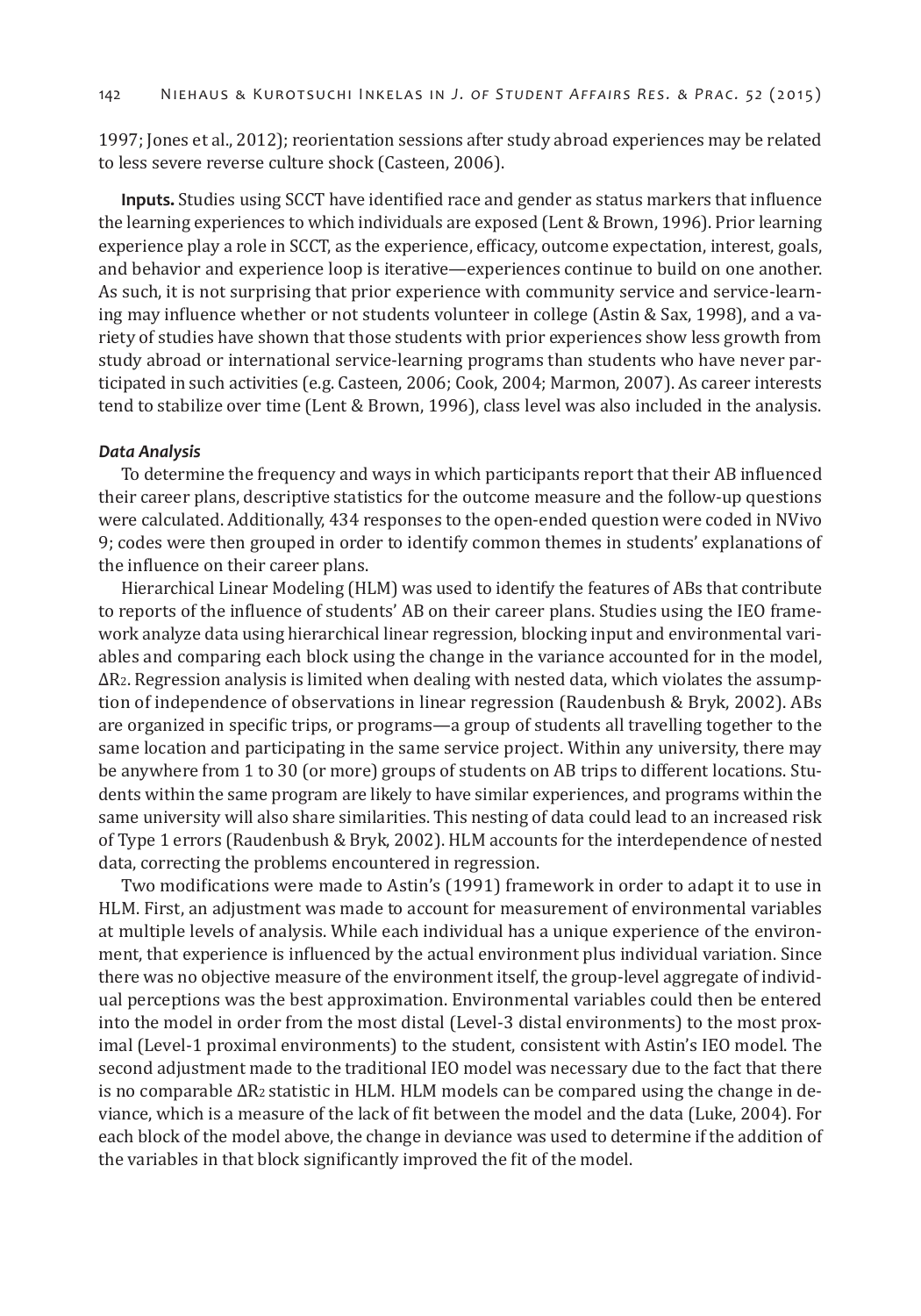To begin the HLM analysis, a one-way random effects ANOVA was used to determine the partitioning of the variance for each level. Next, predictor variables were entered at each level in a series of four HLM analyses: the first block contained only Level-1 inputs; the second block added Level-3 distal environments; the third block added Level-2 proximal environments; and finally, the fourth block added Level-1 proximal environments. This series of analyses allowed for the examination of the significance of individual predictor variables as well as an analysis of the overall model fit at each step. A significant reduction in deviance with the addition of another step of the analysis indicated that the variables added in that step, as a whole, significantly improved the fit between the data and the model (similar to the  $\Delta R^2$  in hierarchical linear regression). The last step of the analysis to improve model fit was used to interpret the significance of various predictor variables.

#### *Limitations*

Noting a few key limitations of this study is important. First, this study employed a post-testonly design with no comparison group. Knowing whether or not the outcomes associated with ABs in this study are truly due to the AB is impossible, rather than some other factor (such as student predisposition to the particular outcome). The purpose of this study, however, was not to identify if ABs lead to particular outcomes but rather what about ABs may influence students' career plans. Second, this study only includes students' self-assessment of the influence of the AB on their career plans rather than an objective measure of career change. SCCT points to the importance of understanding career interests and intentions, and other research using SCCT has affirmed the importance of understanding interest as a predictor of future actions (Miller et al., 2009). The follow-up questions that ask students about the content of the influence of the AB on their career plans only capture a limited amount of information, most of which assumes that students did not already have career plans that would align with the purpose and goals of the AB. Finally, the literature has identified many possible outcomes of ABs, but this study only looked at one—influence on students' career plans. Although this is an important outcome, those variables that were found not to be significant predictors of this outcome are not necessarily unimportant in ABs; they simply were not related to students' career plans.

#### **Findings**

#### *Descriptive Analysis*

The descriptive analysis identified the frequency and ways in which participants reported that their AB influenced their career plans. The vast majority of students indicated that their AB had at least some influence on their career plans—89.1% answered at least "1" on a scale of 0 to 4. Almost half of the students (49.8%) indicated that their AB had a substantial influence on their career plans (answering "3" or "4"). In the follow-up questions, very few students (7.5% agree or strongly agree) indicated that their AB made them want to change their career plans completely. Many more students (68.9% agree or strongly agree) planned to continue with their prior career plans but wanted to alter those plans in some way to focus on helping others. Over half of the students (53.0% agree or strongly agree) indicated that they were considering participating in a volunteer program such as the Peace Corps or Americorps.

#### *Qualitative Analysis*

The free response item on the survey provided greater depth as to the ways in which the AB had influenced students' career plans. Consistent with the finding that most students did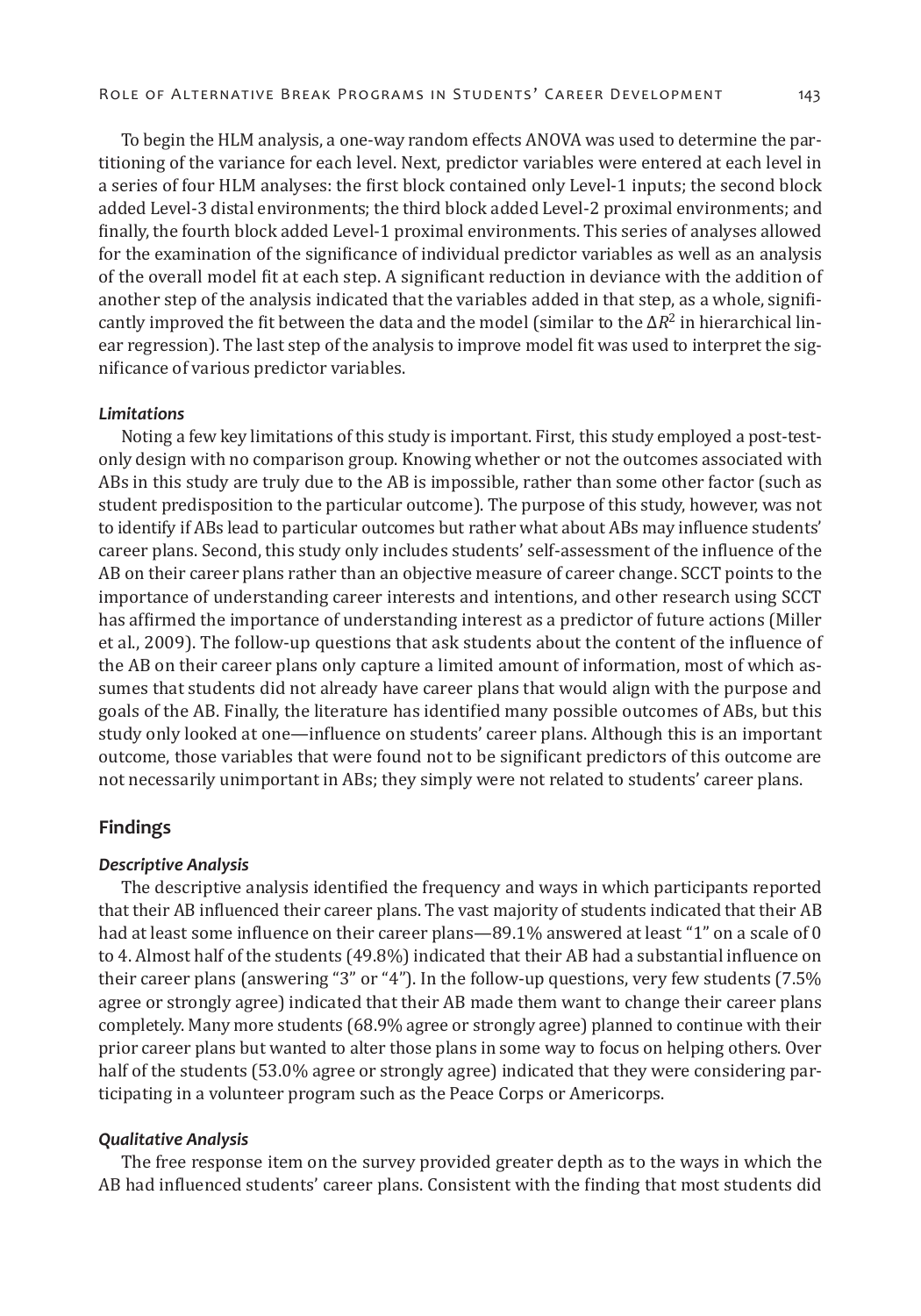not radically change their career plans after their AB, students frequently discussed the ways in which the AB confirmed or strengthened their existing career plans. One student explained that the AB "solidified my goals… Just saying it and spending a week immersed in service led me to realize, 'Yes, this is indeed what I want to do with my life.'" For other students, the AB helped them explore new options within existing career plans, particularly in exploring ways to incorporate advocacy or service in their careers. As one student explained, "I previously had planned on attending medical school…After my experience working with HIV/AIDS and patients who had a hard time being able to pay for their care, I would like to work in poorer areas of the country."

For some, the AB did change their plans radically. Often this was around the discovery of the existence of new career paths, as one student described: "It exposed me to a different route that I didn't know I could take before. I found that I was incredibly interested in national parks." Others were discouraged from prior career paths, either because they discovered a new path about which they were passionate, or they realized that their old path was not a good fit. As one student who worked with children during her AB described, "my experience that day led me to the conclusions that I don't want to work with young children in the future. Instead, I hope to work with the elderly." Other students, particularly those who had participated in international AB trips, reflected on their newfound desires to explore international career options.

Finally, a number of students who did not specifically alter their career plans commented on how their AB inspired them to continue to find time to volunteer outside of their jobs. As one student explained, "I want to stay on the same career path but to add in more volunteering and community service to my daily routine."

#### *Hierarchical Linear Analysis*

HLM was employed to identify the specific program features that contributed to the influence of the AB on students' career plans. The first step in this phase of the analysis was to determine the amount of variance accounted for in the outcome measure by each level of analysis (the intraclass correlation, or ICC). The random effects ANOVA demonstrated that 91.99% of the variance in the influence of the AB on students' career plans was accounted for at Level 1, 3.70% at Level 2, and 4.31% at Level 3. Table 3 details the HLM results for the extent to which the AB influenced students' career plans. All four blocks significantly improved model fit (Block  $4: \Delta D = 31.851234$ , df = 10, p < 0.05). The Block 4 results were used in interpreting which variables were significant predictors of this outcome variable.

Three input variables were significant predictors of the influence of AB on students' career plans: gender, prior AB experience, and college service experience (CSSL). Men were less likely than women to indicate an influence on their career plans. Students' prior experience had a mixed relationship with influence on their career plans: Students' reports of the influence of the AB on their career plans was positively associated with prior AB experience but negatively associated with prior CSSL experience.

Two distal environment variables were significant predictors of the influence of the AB on students' career plans. Students at associate-level institutions were less likely than those at doctoral-level institutions and students at religious institutions were less likely than those at public institutions to indicate that the AB influenced their career plans.

A number of Level-1 proximal environments were significant predictors of the influence of the AB on students' career plans. Emotional challenge, staff learning, student learning, social issues, reorientation, and trip location similarity were all significant positive predictors of this influence. Students who indicated that these program features were a greater part of their AB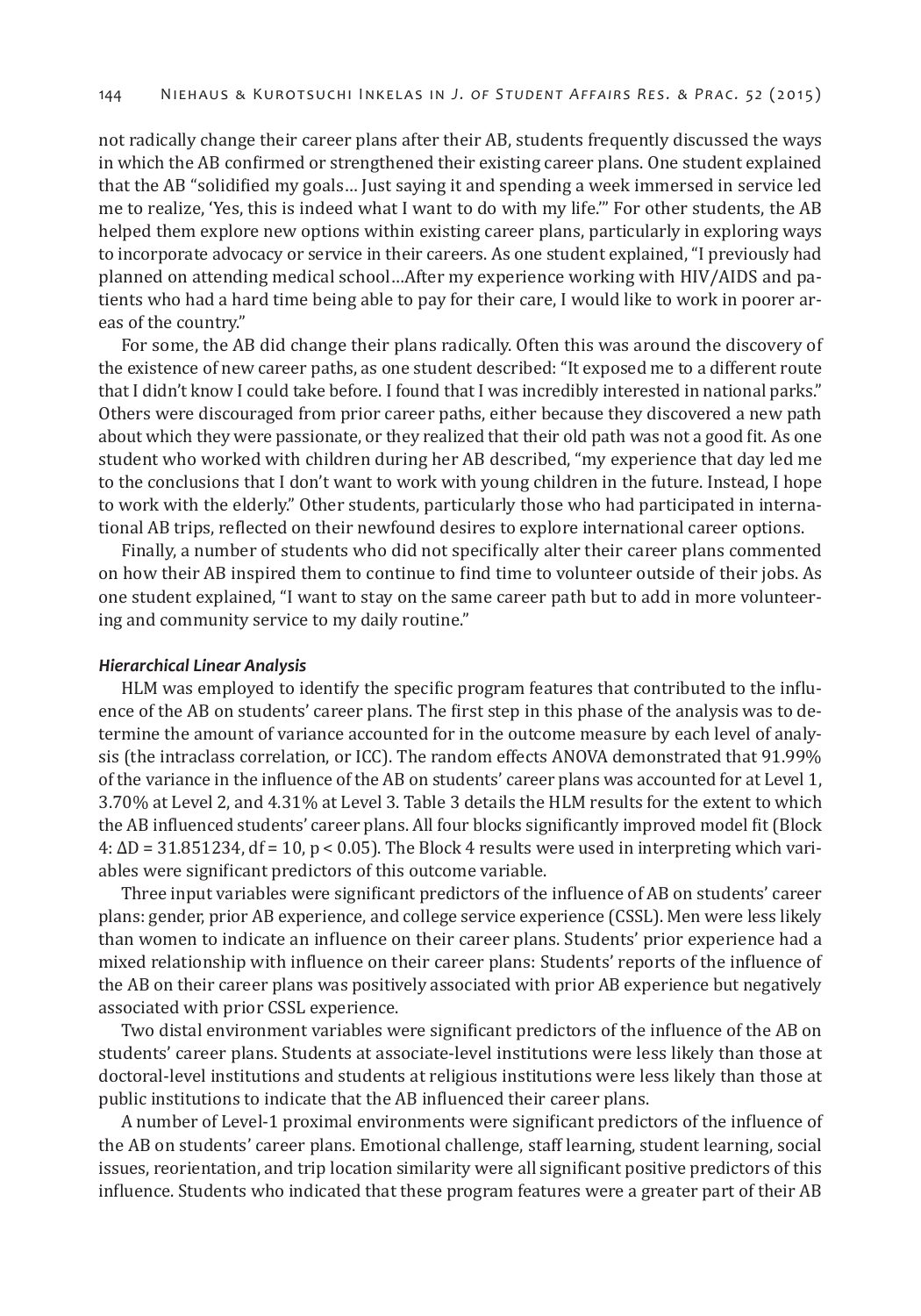|                                                                                                                                                               | Level-1 Inputs                          | Level-1 Inputs +<br>Level 3             | Level-1 Inputs +<br>Level 3 + Level 2        | Level-1 Inputs<br>+ Level 3 + Level 2                                    |
|---------------------------------------------------------------------------------------------------------------------------------------------------------------|-----------------------------------------|-----------------------------------------|----------------------------------------------|--------------------------------------------------------------------------|
|                                                                                                                                                               |                                         |                                         |                                              | $+$ Level-1<br>Environments                                              |
| Level 1-Inputs<br>Gender: Male<br>Prior AB experience<br>College CSSL                                                                                         | $-0.309***$<br>$-0.257**$<br>$0.127***$ | $-0.308***$<br>$-0.271**$<br>$0.126***$ | $-0.259**$<br>$-0.266***$<br>$0.106**$       | $-0.208**$<br>$-0.227**$<br>$0.102***$                                   |
| Level 3<br>Associates<br>Religious -                                                                                                                          |                                         | $-0.492$<br>0.067                       | $-0.765*$<br>$-0.259*$                       | $-0.683*$<br>$-0.231*$                                                   |
| Level 2-Environments<br><b>Emotional Challenge</b><br>Staff Interaction<br>Staff Learning<br>Social Issues                                                    |                                         |                                         | $0.252***$<br>0.123<br>$-0.001$<br>$0.073**$ | $0.155*$<br>$0.177*$<br>$-0.154*$<br>$0.060*$                            |
| Level 1-Environments<br><b>Emotional Challenge</b><br>Staff Learning<br><b>Student Learning</b><br>Social Issues<br>Reorientation<br>Trip location similarity |                                         |                                         |                                              | $0.109**$<br>$0.129**$<br>$0.101*$<br>$0.031*$<br>$0.087***$<br>$0.037*$ |
| Deviance <sup>†</sup><br>Parameters<br>$\Delta$ Deviance<br>$\Delta$ Parameters                                                                               | 4948.689231<br>16<br>63.46178***<br>12  | 4939.199184<br>27<br>9.490047<br>11     | 4800.206547<br>47<br>138.992637***<br>20     | 4627.378335<br>66<br>172.828212***<br>19                                 |

Unstandardized coefficients. Only variables significant in the last step of the analysis are included in the table; all variables in Table 2 were included in the analysis and are reflected in the number of parameters and deviance estimates.

 $\dagger$  Empty model deviance = 5012.151008, parameters = 4.

 $* p < 0.05$ ;  $** p < 0.01$ ;  $*** p < 0.001$ 

were more likely to indicate that their AB influenced their career plans. A number of Level-2 proximal environments (program-level aggregates) were significant predictors of the influence of the AB on students' career plans. The extent to which students as a whole felt the experience was emotionally challenging, interacted with host site staff, and learned about social issues related to their trip were all positive predictors of the influence of the AB on students' career plans. The extent to which students as a whole said that they learned from the host site staff was a negative predictor of this influence.

#### **Discussion**

The purpose of this study was to explore the role of co-curricular experiences as learning experiences to promote career development, specifically focused on ABs. The results of this study point to a number of ways in which ABs do play a role in students' career development,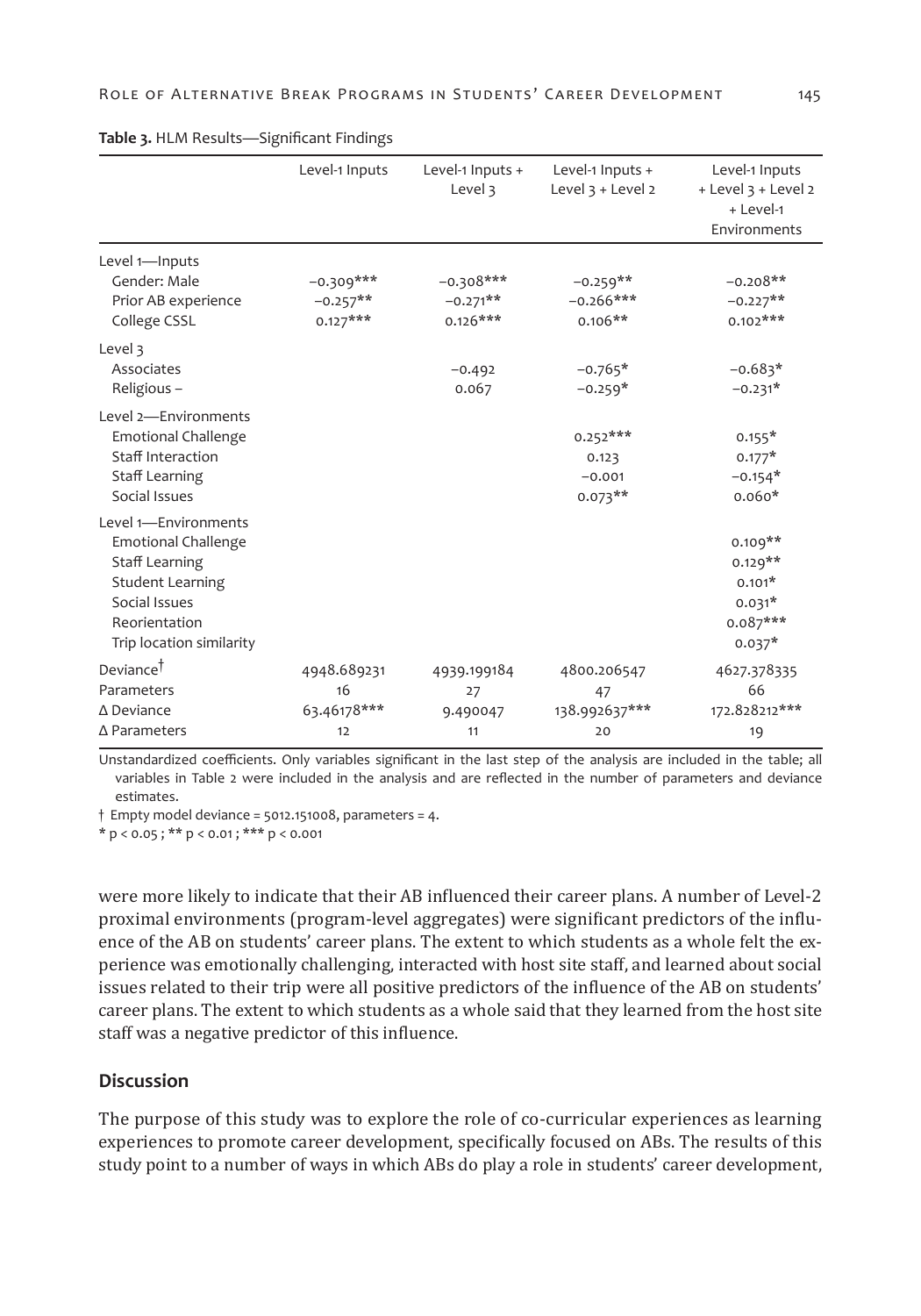particularly through reinforcing students' existing career plans. This finding is consistent with the iterative nature of career development reflected in SCCT (Lent et al., 1994), where individual learning experiences enhance domain-specific self-efficacy and positive outcome expectations, which in turn influence students' interests, goals, and future engagement in learning activities. The iterative nature of career development may also help explain the findings from the HLM analysis regarding students' prior experiences. Students who had more prior experience with community service or service-learning generally reported a stronger AB influence, reflecting that the AB helped students build on those prior experiences. The fact that prior AB and attending a religious institution (where students may be exposed to multiple service and social-justice oriented activities) were less likely to see an influence on their career plans indicates that there may be a dampening effect from similar experiences—rather than further enhancing career development, many similar experiences may not provide additional benefit, at least with regard to career development.

The results of this study also point to the importance of ABs providing new perspectives for students as they think about their career plans. Many students reported that their AB shifted their career plans in some way, and for a few, this shift was radical. This shift in career plans is consistent with Brown's (2004) finding that challenging experiences that provided new perspectives for students were important in their career decision-making process. This emphasis on the importance of challenging experiences is also reflected in the HLM analysis, where the extent to which students felt emotionally challenged and were able to connect their experience to broader social issues were both positive predictors of the influence on students' career plans.

Another key feature of ABs that predicted an influence on students' career plans was the extent to which they learned from host site staff and other students. This finding is consistent with previous research on the importance of role models in career development (BarNir et al., 2011; Brown, 2004). Bar Nir et al. (2011) argued that role models served as a contextual factor in SCCT and were important sources of vicarious learning and verbal persuasion in promoting career-specific self-efficacy. Within the context of ABs, role models may be serving as examples of alternate career paths and may specifically reinforce students' career interests during the AB. The fact that role models (host site staff and other students) were an important part of ABs as learning experiences may point to a more central place for role models in the SCCT model.

#### *Conclusions and Implications*

As Baxter Magolda (2003) noted, career development is one of the "central mission[s] of higher education" (p. 235). There are a wide variety of activities and experiences that may influence students' career development, including ABs and other service-learning activities, many of which fall within the domain of student affairs. The results of this study provide a number of implications for student affairs practice. First, as noted above, many students returning from ABs may be wrestling with questions related to their career plans. Although only a small number of students are likely to be rethinking their plans, these students may need the most support and are most easily overlooked. Many students may be exploring more subtle shifts in their plans and may also need support in this process. Practitioners may want to partner with career services offices on campus in providing support and reorientation programming for these students, possibly through providing information on internships in the non-profit sector or connections to AB alumni who are working in service-related fields.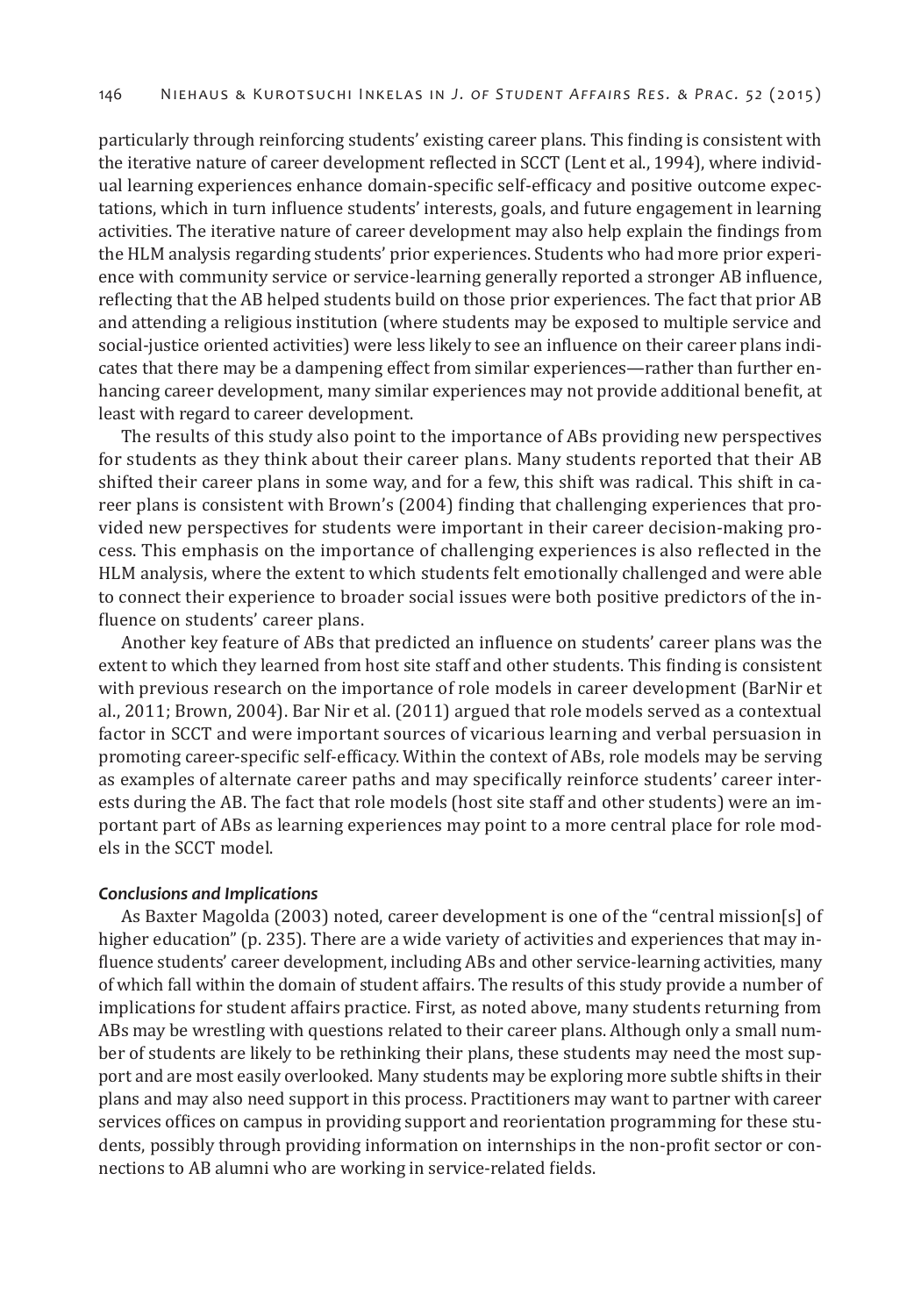For practitioners looking to facilitate career development through ABs, the results of this study point to a number of key program features. Practitioners should seek to create programs that are emotionally challenging and provide opportunities for students to connect their experience to broader social issues. Of particular note is the role of host site staff in facilitating an influence on students' career plans. Practitioners should find ways to build in opportunities for students to interact with host site staff and learn about their careers, possibly by organizing specific times for host site staff to formally share their career paths with students or through inviting host site staff to participate in a few group reflection sessions throughout the week.

This study also points to a number of directions for further research. There is currently little research on the role of host site staff in facilitating student outcomes—more research should focus on exploring the role of these key players in the AB. While a significant amount of variance was accounted for at the institution level (4.31%), very few predictors included in this model were able to explain that variance. More research should focus on institutional factors that contribute to outcomes related to ABs. As students at religious institutions were less likely than those at public institutions to report an influence on their career plans, future research might explore different ways in which religious and non-religious institutions approach structuring ABs and the role of religion and spirituality in how students make meaning of these experiences.

Finally, since many students report subtle shifts in their perspectives and intentions, more research is needed to explore the role of ABs within the context of students' broader life journeys and developmental paths. Although intentions may be good immediately after the experience, when students face resistance, conflict, or even just the distraction of every-day life, they may not follow through with the ways in which they planned to act on what they learned through their AB. Future research is needed to determine the extent to which students follow through with their career plans related to ABs, and how practitioners can best support students in this process.

**Funding —** This study was made possible by the generous support of the NASPA Foundation, the ACPA Foundation, the National Association of Campus Activities, the University of Maryland College of Education, and the University of Maryland College Student Personnel Program McEwen Research Fund.

#### **References**

Astin, A. W. (1991). *Assessment for excellence: The philosophy and practice of assessment and evaluation in higher education*. New York, NY: American Council on Education/Macmillan.

- Astin, A. W., & Sax, L. J. (1998). How undergraduates are affected by service participation. *Journal of College Student Development*, *39*(3), 251–263.
- Bandura, A. (1982). Self-efficacy mechanism in human agency. *American Psychologist*, *37*(2), 122–147.
- BarNir, A., Watson, W. E., & Hutchins, H. M. (2011). Mediation and moderated mediation in the relationship among role models, self-efficacy, entrepreneurial career intention, and gender. *Journal of Applied Social Psychology*, *41*(2), 270–297.
- Baxter Magolda, M. B. (2003). Identity and learning: Student affairs' role in transforming higher education. *Journal of College Student Development*, *44*(2), 231–247.
- Brown, S. C. (2004). Where this path may lead: Understanding career decision-making for postcollege life. *Journal of College Student Development*, *45*(4), 375–390.
- Casteen, L. D. (2006). *Immersion and reentry: The undergraduate experience of foreign study*. (Unpublished doctoral dissertation). The University of Virginia, Charlottesville, VA.